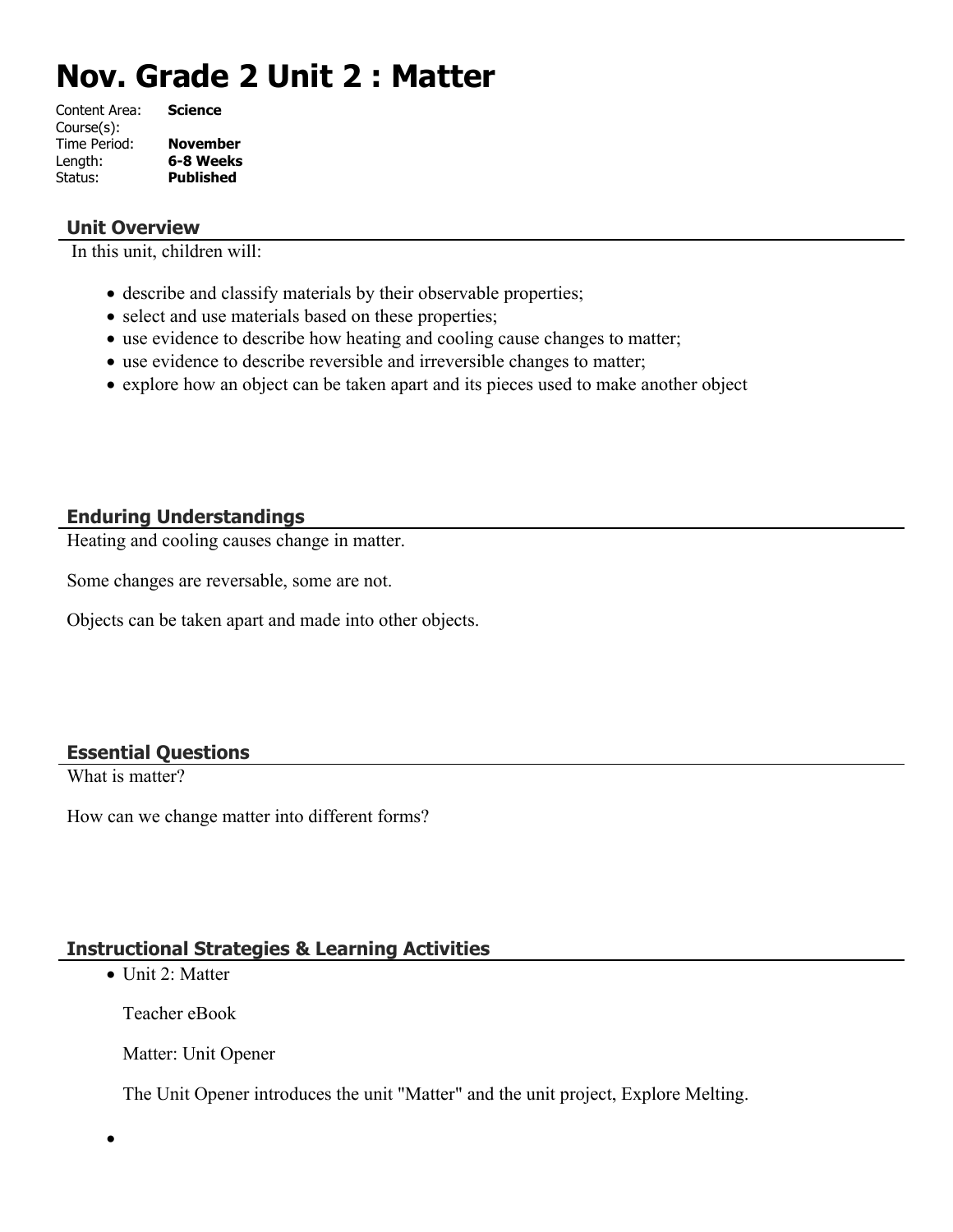Unit 2: Matter

Assessment Guide

Matter: Unit Pretest

The Unit Pretest for "Matter" focuses on prerequisite knowledge. The test is composed primarily of DOK 1 items that evaluate student preparedness for the upcoming content.

 $\bullet$ 

Unit 2: Matter

Online Assessment

Matter: Unit Pretest

The interactive Unit Pretest for "Matter" focuses on prerequisite knowledge. The test is composed primarily of DOK 1 items that evaluate student preparedness for the upcoming content.

 $\bullet$ 

Unit 2: Matter

Teacher Edition

Matter: Unit Opener

The Unit Opener introduces the unit "Matter" and the unit project, Explore Melting.

 $\bullet$ 

Unit 2: Matter

Student Edition

Matter: Unit Opener

The Unit Opener for "Matter" introduces the unit project, Explore Melting. During this unit project, children will:

- o Explore the fastest way to cause ice to change to water by planning and conducting an investigation.
- o Collect data to use as evidence to answer a question.
- o Construct an argument using evidence to support a claim.

 $\bullet$ 

Unit 2: Matter

Teacher Edition

Matter: Integrating the NGSS\* Three Dimensions of Learning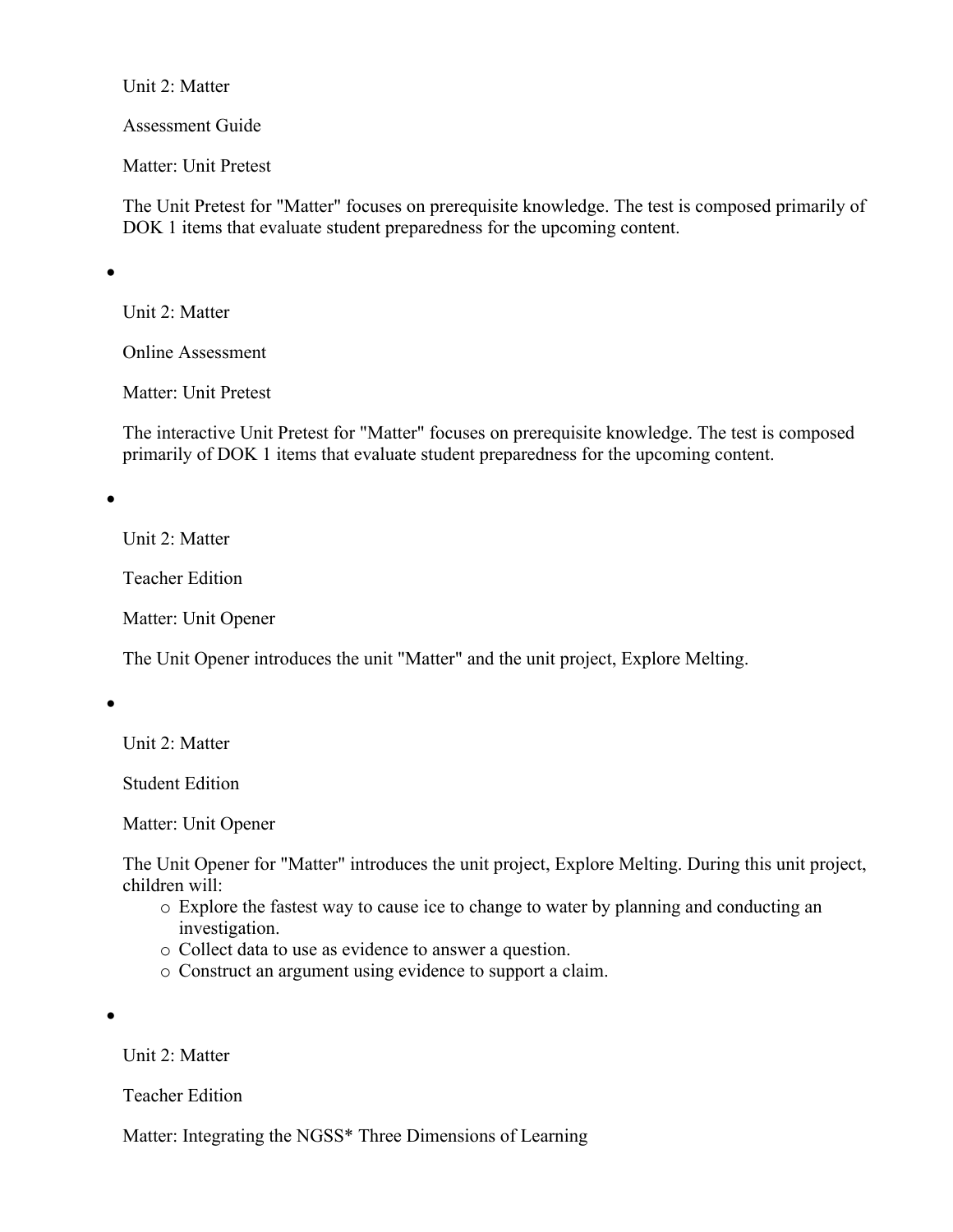This section details the Performance Expectations covered in the unit "Matter."

 $\bullet$ 

Unit 2: Matter

Assessment Guide

Matter: Unit Test

The Unit Test for "Matter" assesses students' ability to apply knowledge to solve problems and explain phenomena in relation to the Performance Expectations associated with the unit. In this unit, children:

- o describe and classify materials by their observable properties;
- o select and use materials based on these properties;
- o use evidence to describe how heating and cooling cause changes to matter;
- o use evidence to describe reversible and irreversible changes to matter;
- o explore how an object can be taken apart and its pieces used to make another object.

 $\bullet$ 

Unit 2: Matter

Teacher Edition

Matter: Differentiate Instruction

This page provides differentiated support for this unit's Science & Engineering Leveled Readers, "What Can We Learn About Matter?" and "Making Coins."

 $\bullet$ 

Unit 2: Matter

Teacher Edition

Matter: Unit Project: Explore Melting

During the unit project "Explore Melting," children will:

- o Explore the fastest way to cause ice to change to water by planning and conducting an investigation.
- o Collect data to use as evidence to answer a question.
- o Construct an argument using evidence to support a claim.

Unit 2: Matter

Student eBook

Matter: Unit Opener

The Unit Opener for "Matter" introduces the unit project, Explore Melting. During this unit project, children will:

o Explore the fastest way to cause ice to change to water by planning and conducting an

 $\bullet$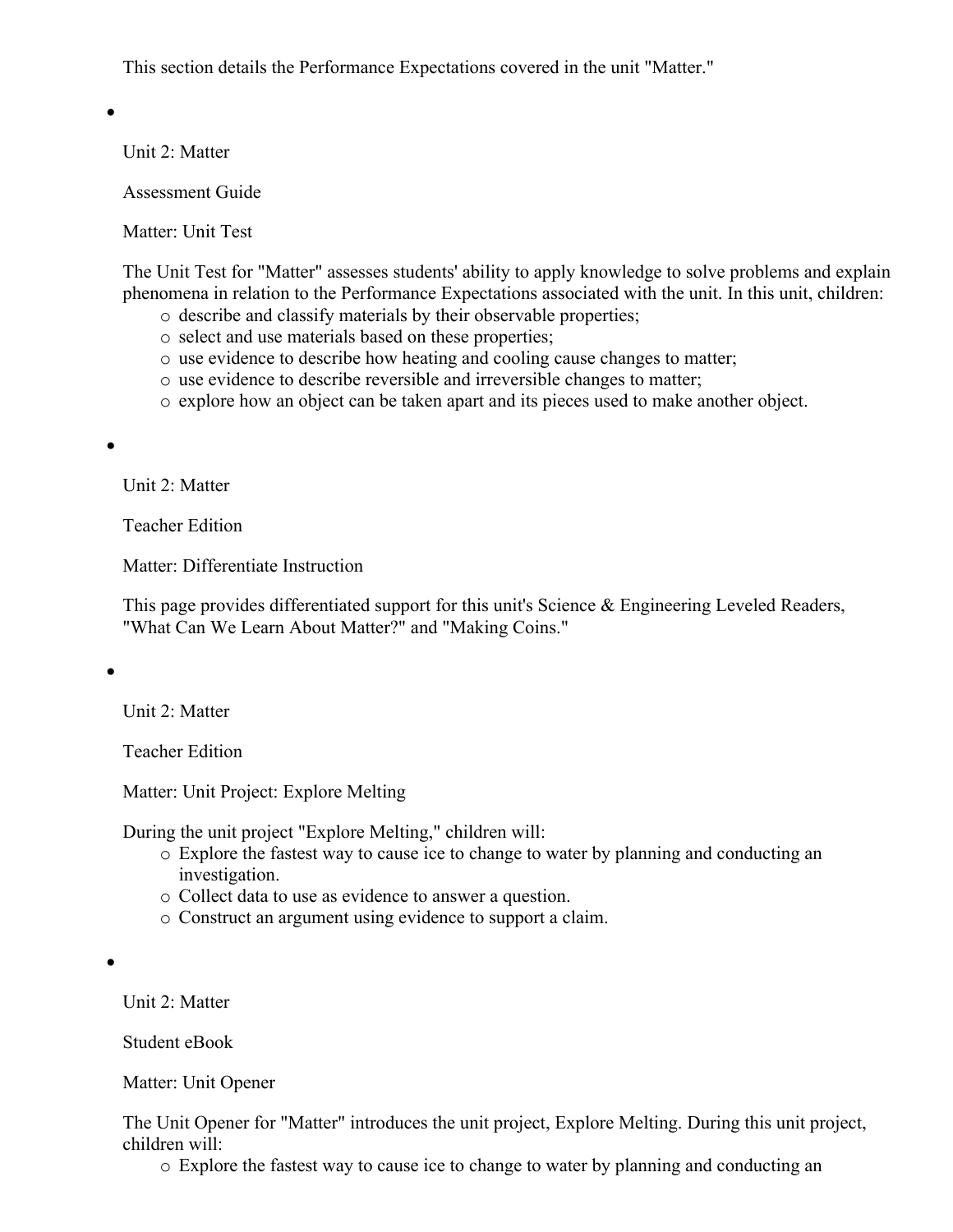investigation.

- o Collect data to use as evidence to answer a question.
- o Construct an argument using evidence to support a claim.

 $\bullet$ 

Unit 2: Matter

Teacher eBook

Matter: Unit Project: Explore Melting

During the unit project "Explore Melting," children will:

- o Explore the fastest way to cause ice to change to water by planning and conducting an investigation.
- o Collect data to use as evidence to answer a question.
- o Construct an argument using evidence to support a claim.

 $\bullet$ 

Unit 2: Matter

Home Letter

Matter: Home Letter

This is the home letter for the unit "Matter."

 $\bullet$ 

Unit 2: Matter

Assessment Guide

Matter: Unit Pretest (Editable)

The Unit Pretest for "Matter" focuses on prerequisite knowledge. The test is composed primarily of DOK 1 items that evaluate student preparedness for the upcoming content.

 $\bullet$ 

Unit 2: Matter

Online Assessment

Matter: Unit Test

The interactive Unit Test for "Matter" assesses students' ability to apply knowledge to solve problems and explain phenomena in relation to the Performance Expectations associated with the unit. In this unit, children:

- o describe and classify materials by their observable properties;
- o select and use materials based on these properties;
- o use evidence to describe how heating and cooling cause changes to matter;
- o use evidence to describe reversible and irreversible changes to matter;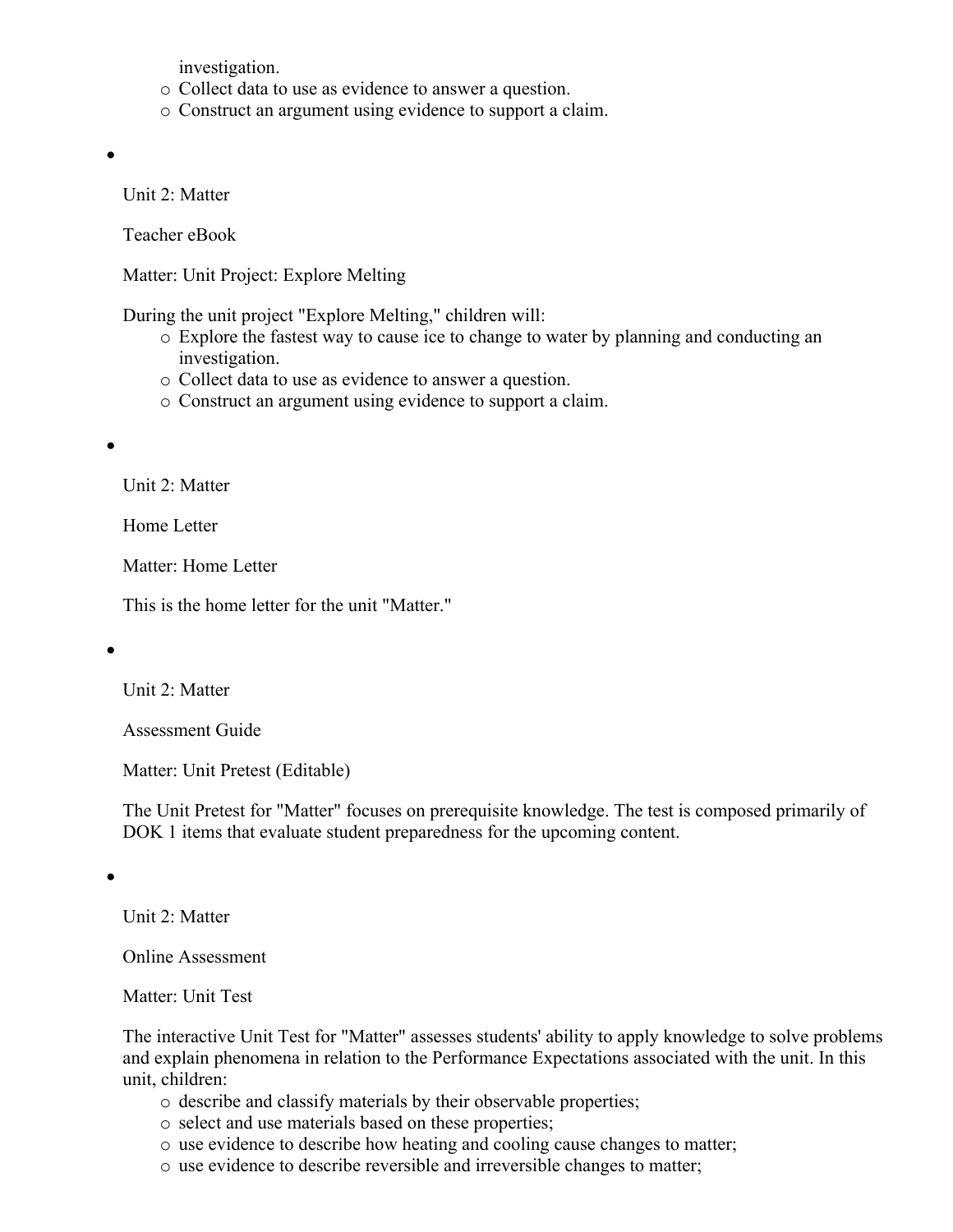o explore how an object can be taken apart and its pieces used to make another object.

 $\bullet$ 

Unit 2: Matter

Teacher Edition

Matter: Unit At a Glance

Unit at a Glance for "Matter" includes the unit table of contents, unit vocabulary words, and the vocabulary game, Make a Match. In this unit, children will:

- o describe and classify materials by their observable properties;
- o select and use materials based on these properties;
- o use evidence to describe how heating and cooling cause changes to matter;
- o use evidence to describe reversible and irreversible changes to matter;
- o explore how an object can be taken apart and its pieces used to make another object.
- o Unit 2: Matter

Student Edition

Matter: Unit At a Glance

Unit at a Glance for "Matter" includes the unit table of contents, unit vocabulary words, and the vocabulary game, Make a Match. In this unit, children will:

- describe and classify materials by their observable properties;
- select and use materials based on these properties;
- use evidence to describe how heating and cooling cause changes to matter;
- use evidence to describe reversible and irreversible changes to matter;
- explore how an object can be taken apart and its pieces used to make another object.

o

Unit 2: Matter

Teacher Edition

Matter: 3D Unit Planning

Planning resources are available for each lesson and hands-on activity in the unit "Matter."

o

Unit 2: Matter

Assessment Guide

Matter: Unit Test (Editable)

The Unit Test for "Matter" assesses students' ability to apply knowledge to solve problems and explain phenomena in relation to the Performance Expectations associated with the unit. In this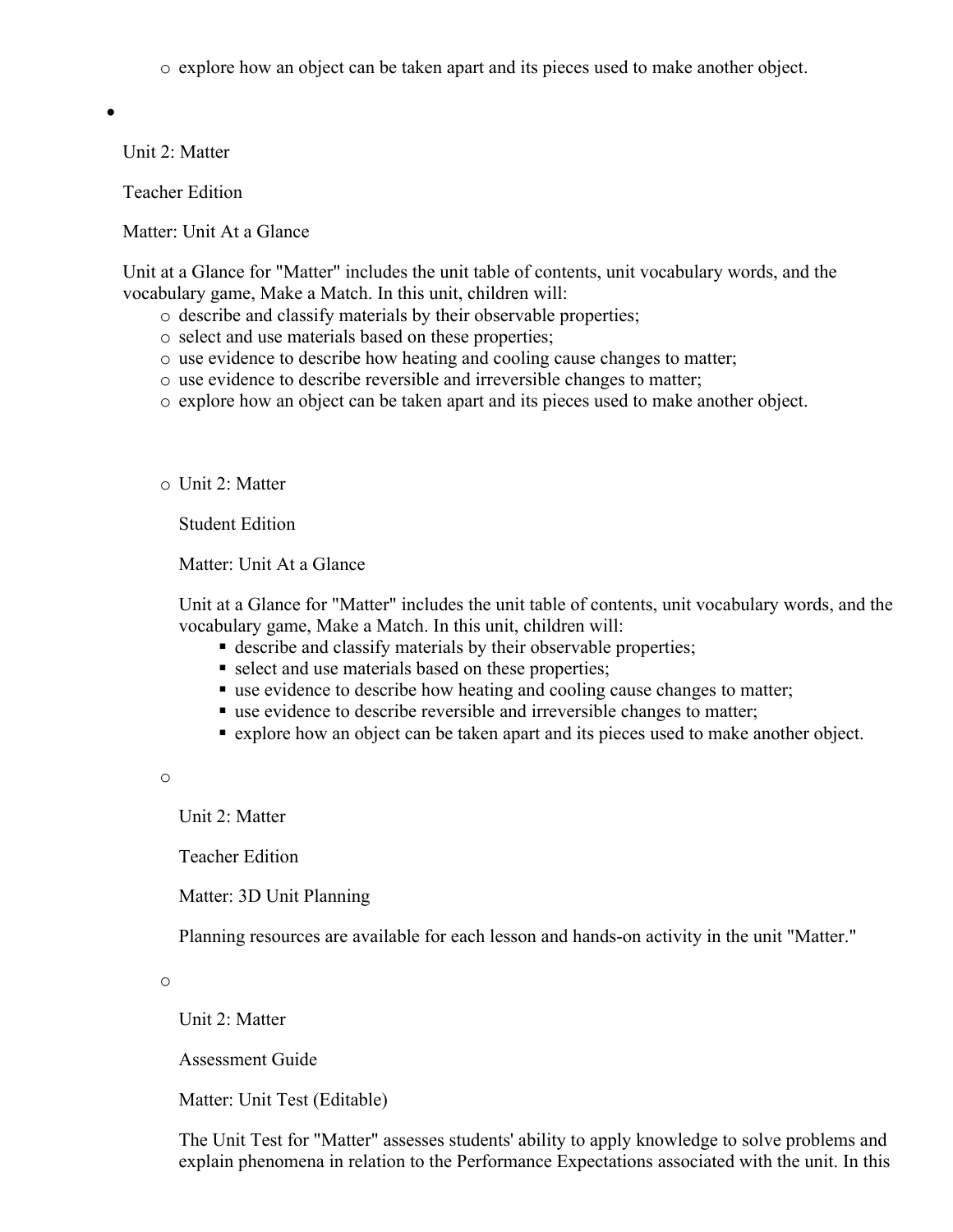unit, children:

- describe and classify materials by their observable properties;
- select and use materials based on these properties;
- use evidence to describe how heating and cooling cause changes to matter;
- use evidence to describe reversible and irreversible changes to matter;
- explore how an object can be taken apart and its pieces used to make another object.

o

Unit 2: Matter

Teacher Edition

Matter: Connecting with NGSS

These opportunities for informal science learning provide local context and extend and enhance concepts from the unit "Matter."

o

Unit 2: Matter

Leveled Readers - Red

Extra-Support: What Can We Learn About Matter?

The leveled reader "What Can We Learn About Matter?" is designed for below-level readers and can be used to reinforce key concepts from the unit "Matter."

o

Unit 2: Matter

You Solve It

Changes to Matter (Teacher)

Teacher support materials are available for "Changes to Matter." During this activity, students will recognize observable patterns that are generated when matter is changed. They then use evidence to support a claim that some changes to matter caused by heating or cooling are reversible and others are irreversible.

o

Unit 2: Matter

Teacher Edition

Matter: Unit Performance Task: Engineer It - Build a Model Boat

During the Performance Task "Engineer It - Build a Model Boat," children will design tests and analyze data to determine which materials have properties best suited to their model boat.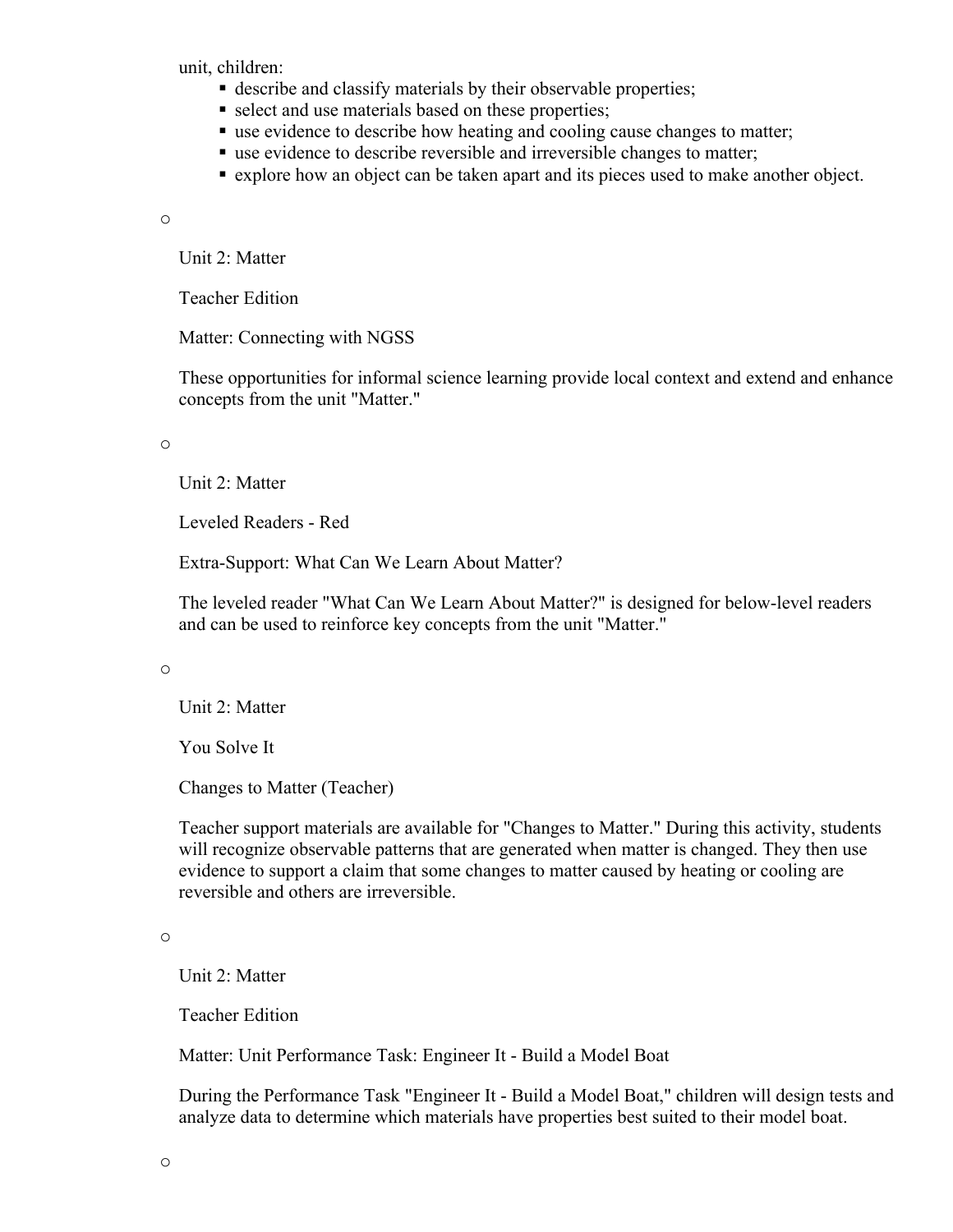Unit 2: Matter

Teacher eBook

Matter: Unit Performance Task: Engineer It - Build a Model Boat

During the Performance Task "Engineer It - Build a Model Boat," children will design tests and analyze data to determine which materials have properties best suited to their model boat.

o

Unit 2: Matter

You Solve It

Changes to Matter

The Changes to Matter activity allows students to recognize observable patterns that are generated when matter is changed. They then use evidence to support a claim that some changes to matter caused by heating or cooling are reversible and others are irreversible.

o

Unit 2: Matter

Unit Project Worksheet

Matter: Unit Project: Explore Melting (Editable)

This is the editable Unit Project worksheet for "Explore Melting." During this project, children will:

- Explore the fastest way to cause ice to change to water by planning and conducting an investigation.
- Collect data to use as evidence to answer a question.
- Construct an argument using evidence to support a claim.

o

Unit 2: Matter

Student Edition

Matter: Unit Review

The Unit Review assesses student understanding of key ideas and concepts from the unit "Matter."

o

Unit 2: Matter

Unit Project Worksheet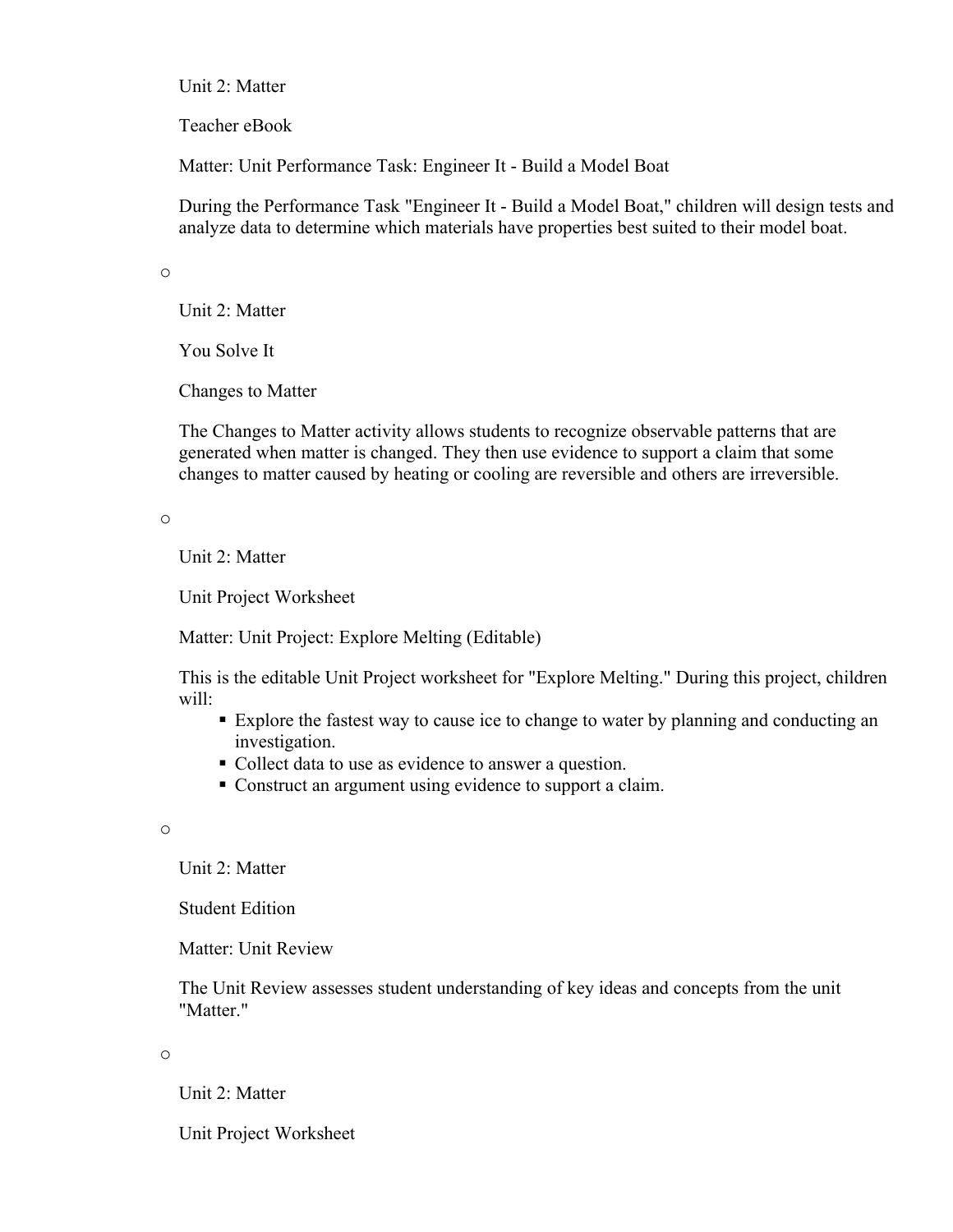Matter: Unit Project: Explore Melting

This is the Unit Project worksheet for "Explore Melting." During this project, children will:

- Explore the fastest way to cause ice to change to water by planning and conducting an investigation.
- Collect data to use as evidence to answer a question.
- Construct an argument using evidence to support a claim.

o

Unit 2: Matter

Student eBook

Matter: Unit Performance Task: Engineer It - Build a Model Boat

During the Performance Task "Engineer It - Build a Model Boat," children will design tests and analyze data to determine which materials have properties best suited to their model boat.

o

Unit 2: Matter

Unit Performance Task Worksheet

Matter: Unit Performance Task: Engineer It - Build a Model Boat (Editable)

This is the editable Unit Performance Task worksheet for "Engineer It - Build a Model Boat." During this task, children will design tests and analyze data to determine which materials have properties best suited to their model boat.

o

Unit 2: Matter

Teacher Edition

Matter: Unit Review

The Unit Review assesses student understanding of key ideas and concepts from the unit "Matter."

Unit 2: Matter

Leveled Readers - Green

Enrichment: Making Coins

The leveled reader "Making Coins" is designed for above-level readers and can be used to extend key concepts from the unit "Matter."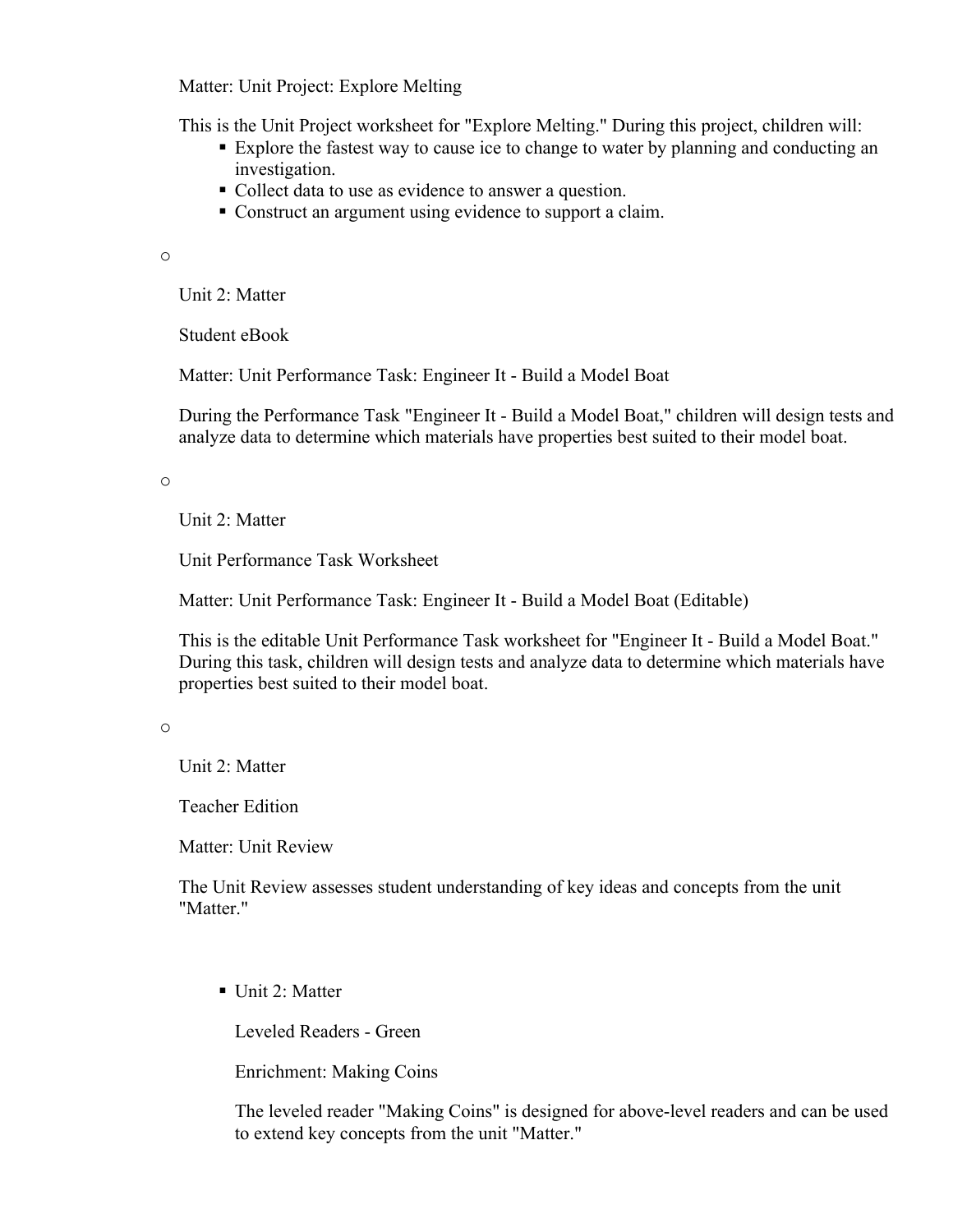Unit 2: Matter

Unit Performance Task Worksheet

Matter: Unit Performance Task: Engineer It - Build a Model Boat

This is the Unit Performance Task worksheet for "Engineer It - Build a Model Boat." During this task, children will design tests and analyze data to determine which materials have properties best suited to their model boat.

 $\blacksquare$ 

 $\blacksquare$ 

Unit 2: Matter

Teacher eBook

Matter: Unit Review

The Unit Review assesses student understanding of key ideas and concepts from the unit "Matter."

 $\blacksquare$ 

Unit 2: Matter

Student Edition

Matter: Unit Performance Task: Engineer It - Build a Model Boat

During the Performance Task "Engineer It - Build a Model Boat," children will design tests and analyze data to determine which materials have properties best suited to their model boat.

 $\blacksquare$ 

Unit 2: Matter

Leveled Readers Teacher's Guide

Topic 3: Changes in Matter

The Leveled Readers Teachers Guide provides teaching strategies and support (as well as reproducible English and Spanish worksheets) for the Unit 2 readers "What Can We Learn About Matter?" and "Making Coins." On-Level and Extra-Support worksheets focus on vocabulary development, while Enrichment worksheets reinforce and enrich content.

 $\blacksquare$ 

Unit 2: Matter

Student eBook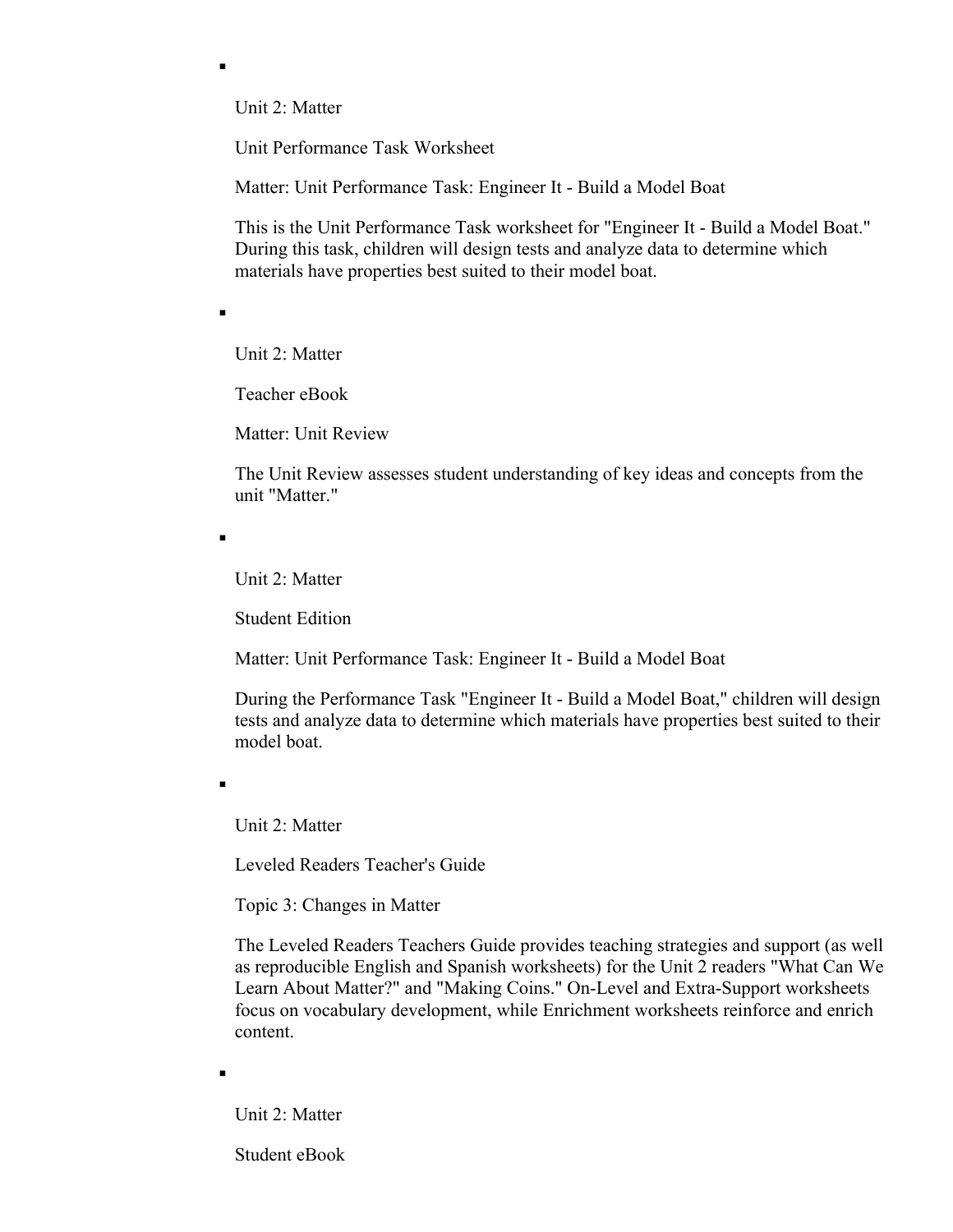Matter: Unit Review

The Unit Review assesses student understanding of key ideas and concepts from the unit "Matter."

 $\blacksquare$ 

Unit 2: Matter

Leveled Readers - Blue

On-Level: What Can We Learn About Matter?

The leveled reader "What Can We Learn About Matter?" is designed for on-level readers and can be used to enrich key concepts from the unit "Matter."

## **Integration of 21st Century Themes and Career Exploration**

| CRP.K-12.CRP2        | Apply appropriate academic and technical skills.                                   |
|----------------------|------------------------------------------------------------------------------------|
| <b>CRP.K-12.CRP5</b> | Consider the environmental, social and economic impacts of decisions.              |
| CRP.K-12.CRP4        | Communicate clearly and effectively and with reason.                               |
| CRP.K-12.CRP9        | Model integrity, ethical leadership and effective management.                      |
| CRP.K-12.CRP8        | Utilize critical thinking to make sense of problems and persevere in solving them. |
| CRP.K-12.CRP7        | Employ valid and reliable research strategies.                                     |
| CRP.K-12.CRP1        | Act as a responsible and contributing citizen and employee.                        |
| CRP.K-12.CRP6        | Demonstrate creativity and innovation.                                             |
| CRP.K-12.CRP12       | Work productively in teams while using cultural global competence.                 |

## **Technology Integration**

Students will interact with the SmartBoard, Ipads, chromebooks, and document camera.

| TECH.8.1.2   | Educational Technology: All students will use digital tools to access, manage, evaluate, and<br>synthesize information in order to solve problems individually and collaborate and to<br>create and communicate knowledge.    |
|--------------|-------------------------------------------------------------------------------------------------------------------------------------------------------------------------------------------------------------------------------|
| TECH.8.1.2.B | Creativity and Innovation: Students demonstrate creative thinking, construct knowledge<br>and develop innovative products and process using technology.                                                                       |
| TECH.8.1.2.C | Communication and Collaboration: Students use digital media and environments to<br>communicate and work collaboratively, including at a distance, to support individual<br>learning and contribute to the learning of others. |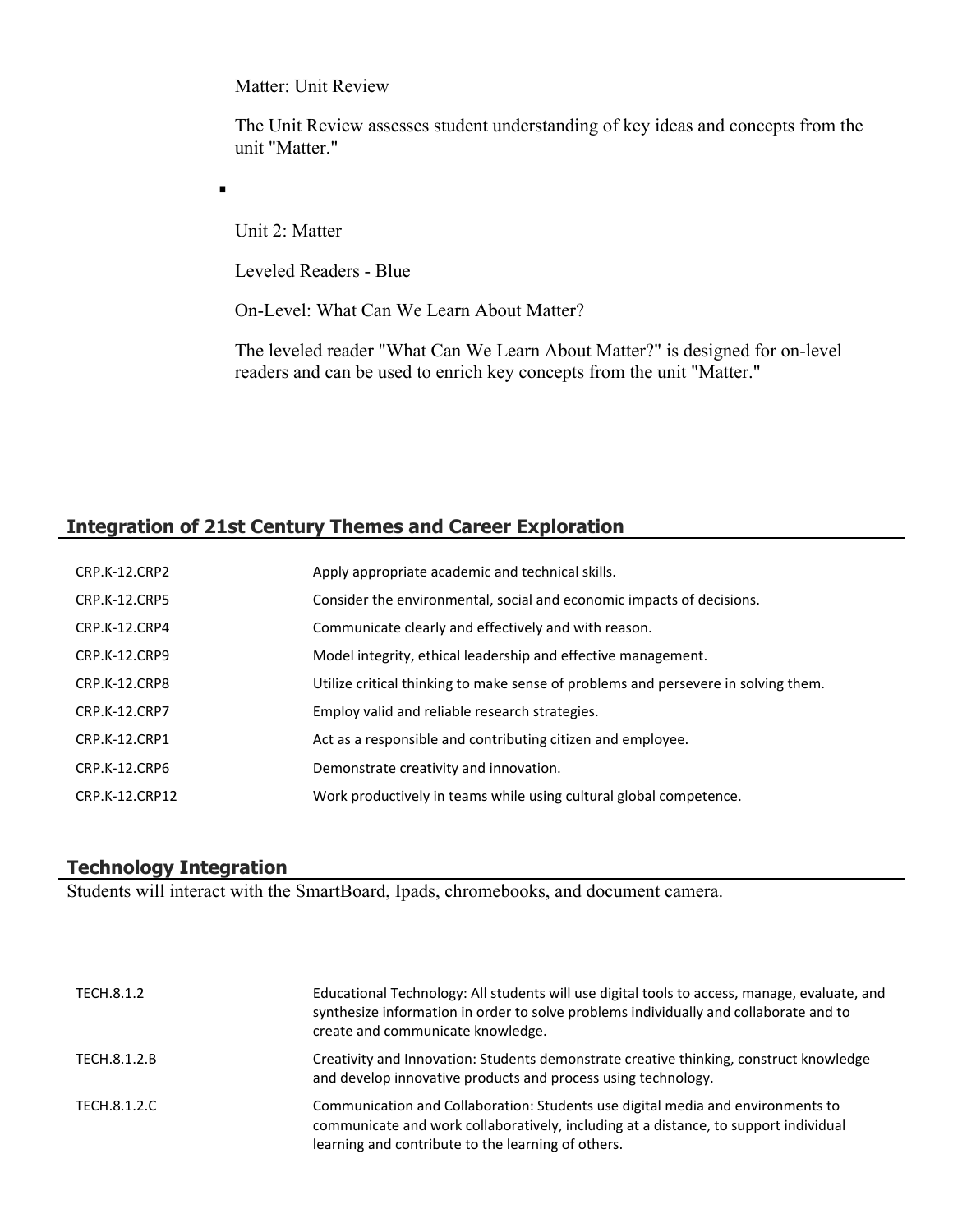| TECH.8.1.2.F     | Critical thinking, problem solving, and decision making: Students use critical thinking skills<br>to plan and conduct research, manage projects, solve problems, and make informed<br>decisions using appropriate digital tools and resources. |
|------------------|------------------------------------------------------------------------------------------------------------------------------------------------------------------------------------------------------------------------------------------------|
| TECH.8.1.2.E.CS1 | Plan strategies to guide inquiry                                                                                                                                                                                                               |
| TECH.8.1.2.F.CS1 | Identify and define authentic problems and significant questions for investigation.                                                                                                                                                            |
| TECH.8.1.2.A.CS1 | Understand and use technology systems.                                                                                                                                                                                                         |

#### **Interdisciplinary Connections**

| LA.RI.2.1      | Ask and answer such questions as who, what, where, when, why, and how to demonstrate<br>understanding of key details in a text.                                                         |
|----------------|-----------------------------------------------------------------------------------------------------------------------------------------------------------------------------------------|
| LA.RI.2.2      | Identify the main topic of a multiparagraph text as well as the focus of specific paragraphs<br>within the text.                                                                        |
| LA.RI.2.3      | Describe the connection between a series of historical events, scientific ideas or concepts,<br>or steps in technical procedures in a text.                                             |
| LA.RI.2.4      | Determine the meaning of words and phrases in a text relevant to a grade 2 topic or<br>subject area.                                                                                    |
| LA.RI.2.5      | Know and use various text features (e.g., captions, bold print, subheadings, glossaries,<br>indexes, electronic menus, icons) to locate key facts or information in a text efficiently. |
| <b>LA.RI.2</b> | Reading Informational Text                                                                                                                                                              |
| LA.RI.2.6      | Identify the main purpose of a text, including what the author wants to answer, explain, or<br>describe.                                                                                |
| LA.RI.2.7      | Explain how specific illustrations and images (e.g., a diagram showing how a machine<br>works) contribute to and clarify a text.                                                        |
| LA.RI.2.8      | Describe and identify the logical connections of how reasons support specific points the<br>author makes in a text.                                                                     |
| LA.RI.2.9      | Compare and contrast the most important points presented by two texts on the same<br>topic.                                                                                             |
| LA.RI.2.10     | Read and comprehend informational texts, including history/social studies, science, and<br>technical texts, at grade level text complexity proficiently with scaffolding as needed.     |

## **Differentiation**

- Understand that gifted students, just like all students, come to school to learn and be challenged.
- Pre-assess your students. Find out their areas of strength as well as those areas you may need to address before students move on.
- Consider grouping gifted students together for at least part of the school day.
- Plan for differentiation. Consider pre-assessments, extension activities, and compacting the curriculum.
- Use phrases like "You've shown you don't need more practice" or "You need more practice" instead of words like "qualify" or "eligible" when referring to extension work.
- Encourage high-ability students to take on challenges. Because they're often used to getting good grades, gifted students may be risk averse.

## **Definitions of Differentiation Components**:

- o Content the specific information that is to be taught in the lesson/unit/course of instruction.
- o Process how the student will acquire the content information.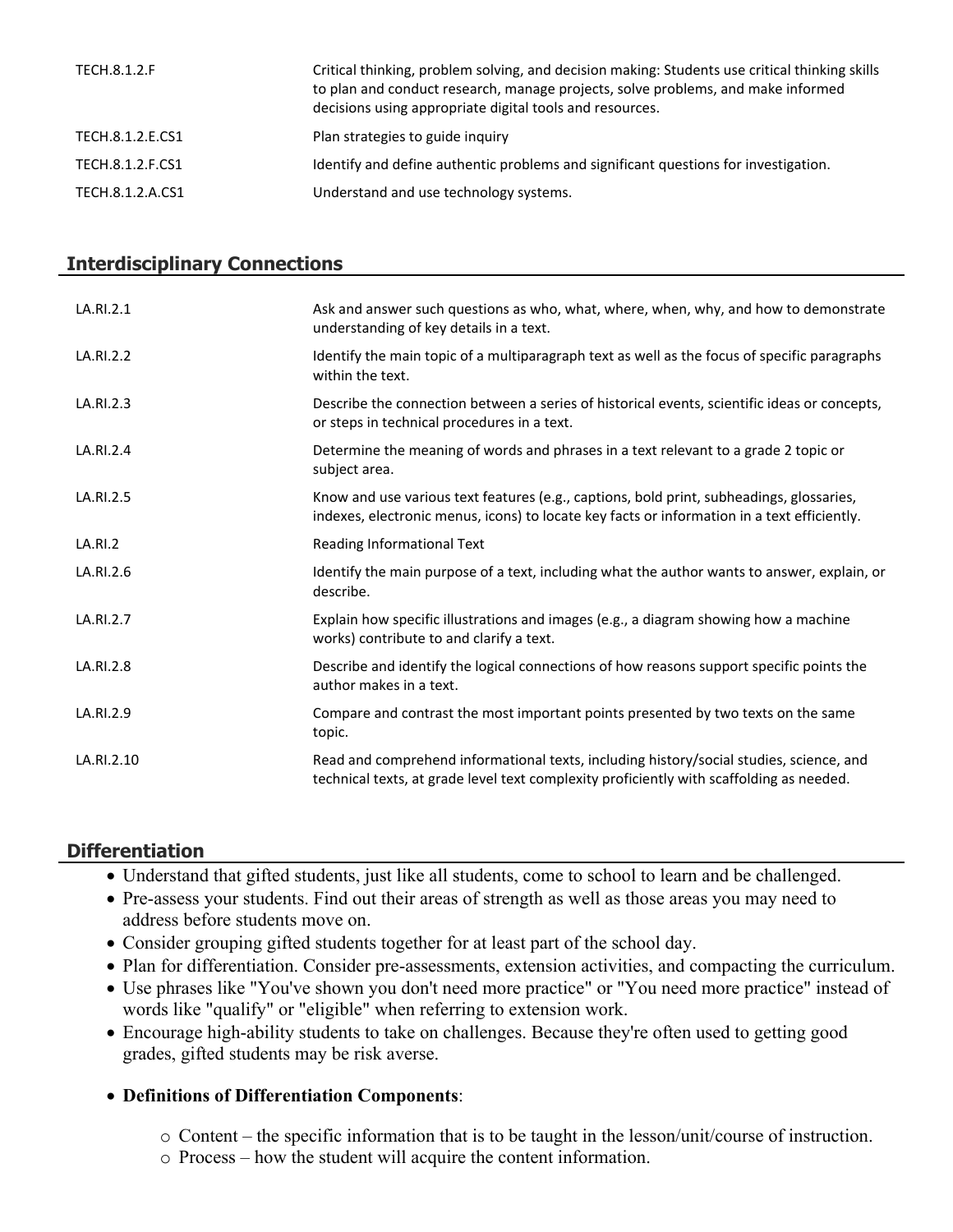- o Product how the student will demonstrate understanding of the content.
- o Learning Environment the environment where learning is taking place including physical location and/or student grouping

#### **Differentiation occurring in this unit:**

See differentiation strategies suggested in the teacher's manual for struggling or advianced students.

### **Modifications & Accommodations**

Refer to QSAC EXCEL SMALL SPED ACCOMMOCATIONS spreadsheet in this discipline.

### **Modifications and Accommodations used in this unit:**

IEP and 504 plans will be utilized.

## **Benchmark Assessments**

**Benchmark Assessments** are given periodically (e.g., at the end of every quarter or as frequently as once per month) throughout a school year to establish baseline achievement data and measure progress toward a standard or set of academic standards and goals.

#### **Schoolwide Benchmark assessments:**

Aimsweb benchmarks 3X a year

Linkit Benchmarks 3X a year

DRA

## **Additional Benchmarks used in this unit:**

DRA

AIMSweb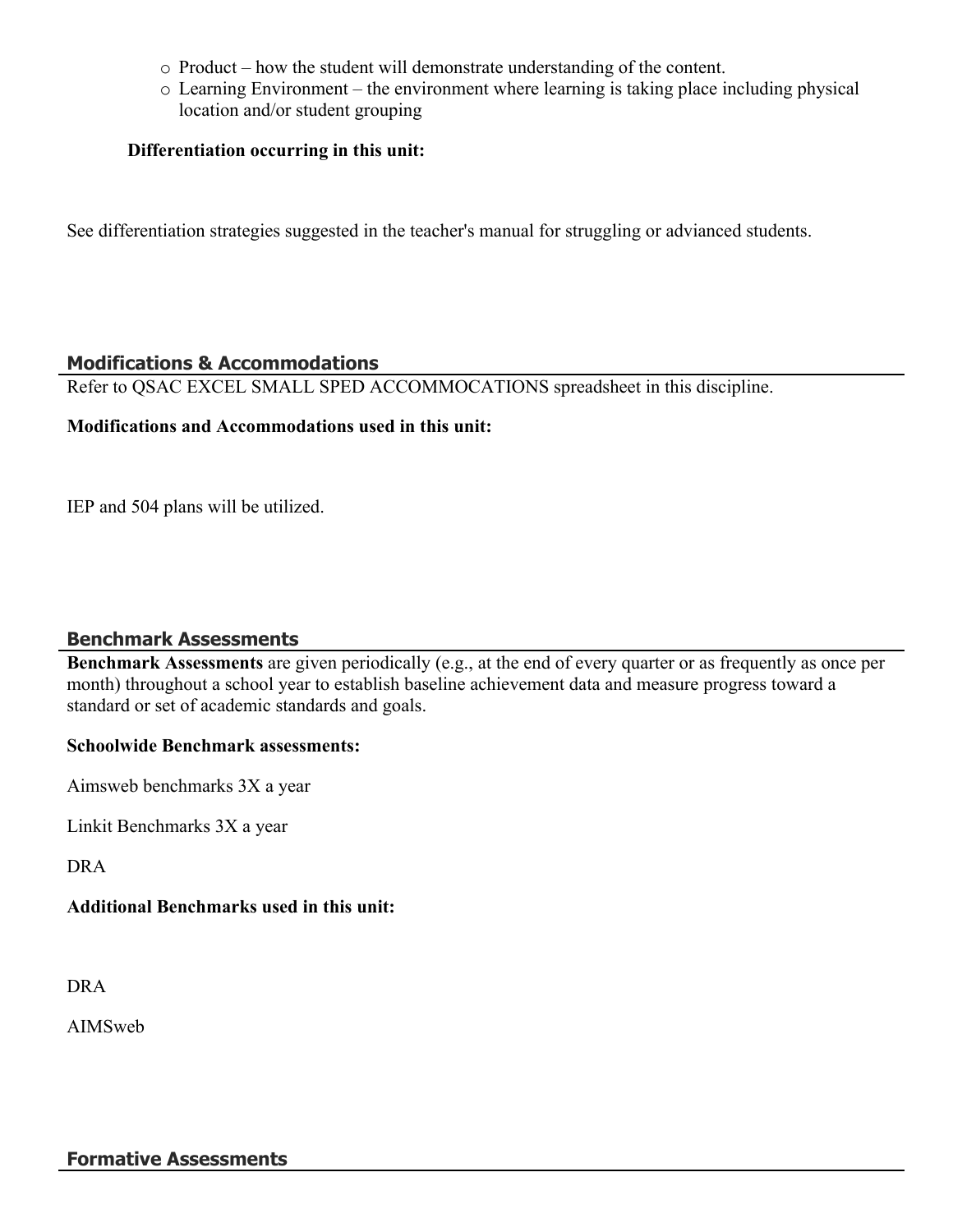Assessment allows both instructor and student to monitor progress towards achieving learning objectives, and can be approached in a variety of ways. **Formative assessment** refers to tools that identify misconceptions, struggles, and learning gaps along the way and assess how to close those gaps. It includes effective tools for helping to shape learning, and can even bolster students' abilities to take ownership of their learning when they understand that the goal is to improve learning, not apply final marks (Trumbull and Lash, 2013). It can include students assessing themselves, peers, or even the instructor, through writing, quizzes, conversation, and more. In short, formative assessment occurs throughout a class or course, and seeks to improve student achievement of learning objectives through approaches that can support specific student needs (Theal and Franklin, 2010, p. 151).

#### **Formative Assessments used in this unit:**

- Teacher observation
- Ouestioning
- Whiteboard Response
- Think-Pair Share
- Classroom discussion
- Workbook pages
- Writing/Performance rubrics included in lesson

Pretest

#### **Summative Assessments**

**summative assessments** evaluate student learning, knowledge, proficiency, or success at the conclusion of an instructional period, like a unit, course, or program. Summative assessments are almost always formally graded and often heavily weighted (though they do not need to be). Summative assessment can be used to great effect in conjunction and alignment with formative assessment, and instructors can consider a variety of ways to combine these approaches.

#### **Summative assessments for this unit:**

Unit Test

Performance Task

#### **Instructional Materials**

HMH Science Dimensions teaching materials

Various hands on materials for labs

Leveled Readers